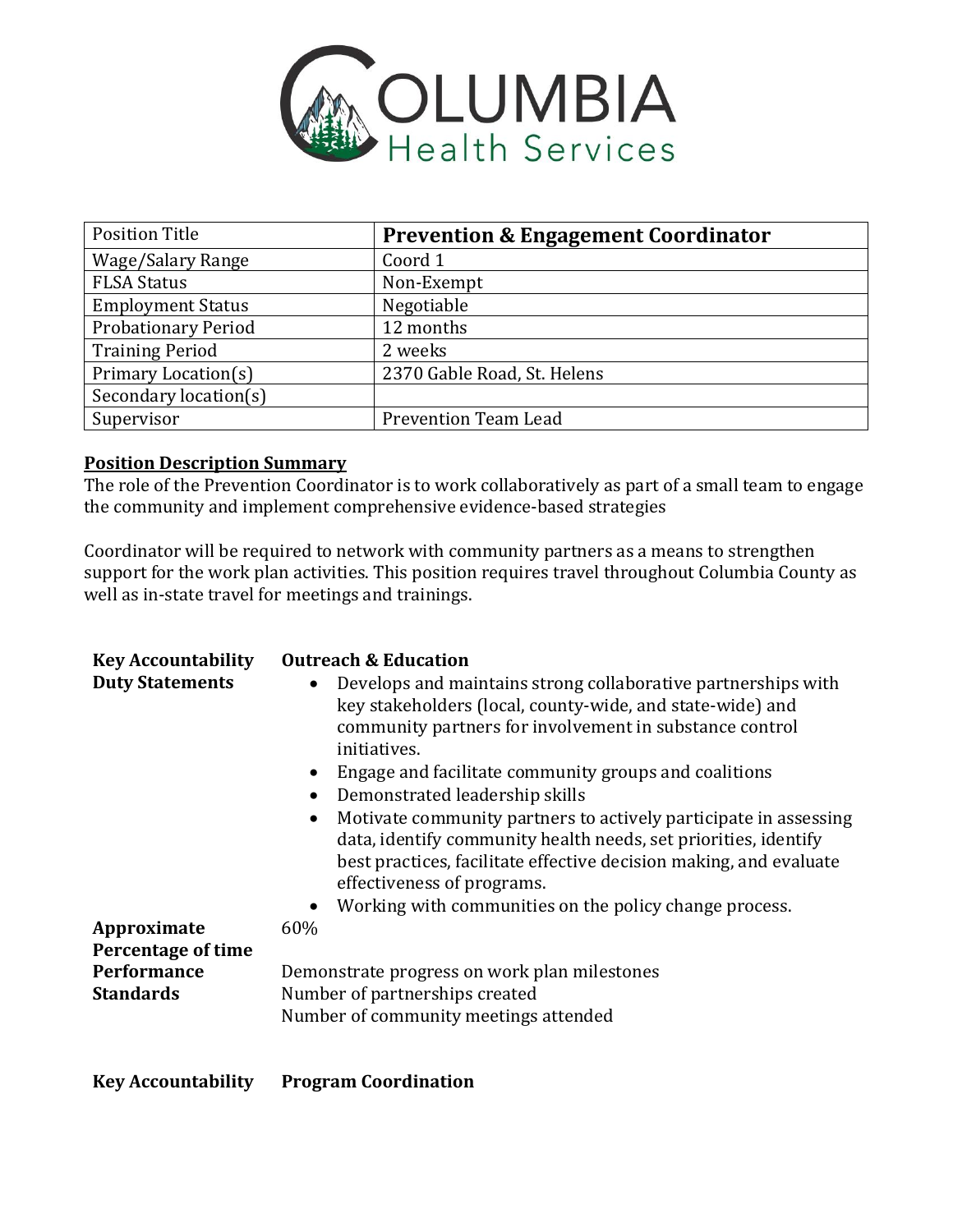| <b>Duty Statements</b> | Complete reports and paperwork as required, including grant data,<br>newsletter articles and press releases. |  |
|------------------------|--------------------------------------------------------------------------------------------------------------|--|
|                        | Identify best practice strategies to reduce and prevent risky<br>behaviors                                   |  |
|                        | • Proficient in Microsoft Office and Google Suite.                                                           |  |
|                        | Demonstrate strong written and verbal communication skills.                                                  |  |
|                        | Ability to perform work using initiative and independent judgment                                            |  |
|                        | Grant research, writing, management, and compliance.                                                         |  |
| Approximate            | 35%                                                                                                          |  |
| Percentage of time     |                                                                                                              |  |
| Performance            | Must be capable of setting priorities                                                                        |  |
| <b>Standards</b>       | Must be able to work under pressure                                                                          |  |
|                        | Must be able to multi-task                                                                                   |  |
|                        | Complete work plans and reports on time.                                                                     |  |

Expectations for all staff include:

- Ability to work well with internal (coworkers, patients) and external (community partners) people is essential
- Utilization of agency tools and resources to maximize efficiency is critical (Google calendars, online order requests, email lists, etc.)
- Shall uphold the code of ethics in every interaction
- Shall represent CHS professionally by being prepared, arriving on time, being engaged in the activity, and communicating factual information
- Must pass all site reviews
- Take responsibility for requesting additional training needs immediately
- Expected to keep workspace functional, sanitary & presentable for others to use
- Attend monthly staff meetings and quarterly program meetings.
- Maintain strict confidentiality of all patient information at all times.
- Other duties as assigned.

| <b>Minimum Education Level</b>   | Degree in public health, education or related field      |
|----------------------------------|----------------------------------------------------------|
| Required                         |                                                          |
| Minimum experience level         | Professional work experience in public health, community |
| required                         | health or education, public policy, or a related field.  |
| Amount of supervision received   | As needed, onsite by Director                            |
| by the employee                  |                                                          |
| <b>Analytical skill required</b> | Think critically to strategize outreach, education, and  |
|                                  | problem solving.                                         |
| Level and budget volume of       | Work with Fiscal Manager annually to develop program     |
| financial                        | budget. Quarterly budget meetings with Supervisor and    |
| responsibility/accountability    | Fiscal Manager.                                          |